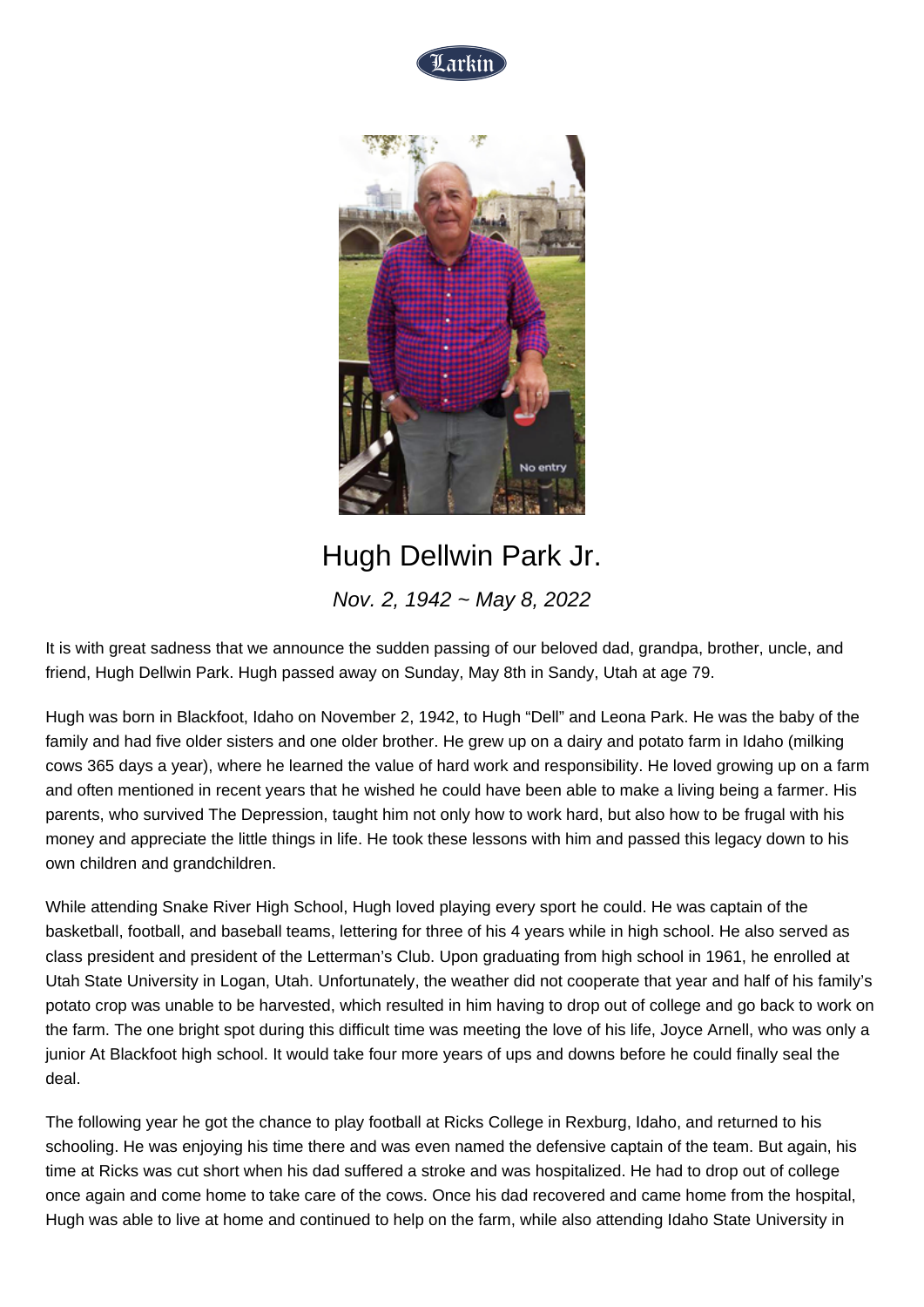Pocatello, ID. He loved accounting and management classes, and finally graduated with his bachelor's degree in business.

During this time Hugh finally convinced Joyce he was the one, and on August 6, 1965, they were married in the Idaho Falls Temple. Hugh began working for OSCO Drug right after his graduation from Idaho State University. He acquired an assistant management position in Helena, Montana, but soon realized the retail hours were not going to work for their growing family. Hugh resigned and moved back to Blackfoot with Joyce and their newborn son, David. He enrolled in the MBA program at Idaho State University in the evenings and kept the books for a farmer during the day.

One of Hugh's favorite pastimes while he was raising his young family during this time, was playing fastpitch softball for the Blackfoot Spuds. He often joked that their team's name was funny, but they were actually really good, winning the Idaho State Championship several times, and taking fourth place overall one year in the World tournament. Hugh was a superb athlete and when he got older and couldn't play sports himself, he enjoyed watching his own children and grandchildren play. In his later years, he also loved watching any sporting event on TV, especially the Utah Jazz. He was a die-hard fan, and it was the one time he did not particularly like the grandchildren doing flips or being rambunctious in the family room.

Upon graduation from his MBA program, Hugh was hired by Burroughs Corporation to sell "accounting machines," which were basically the earliest computers, to small businesses. In those days, the salesman sold the system, wrote the programs and instruction manuals, installed the system, and collected the accounts receivable. He became a territory manager in Twin Falls, ID, and won salesman of the year for the three years he was over that branch. He was then promoted to zone sales manager and moved back to Pocatello, ID. He was offered the district product manager job in Denver, CO. but passed it up for several years because his mother still needed his help on the farm. When she died in 1977, he took the Denver job and commuted for two years, knowing that in order to get to the next position of branch manager it was a step he was required to make. These were difficult years for him as he and Joyce now had two more children, Michael and Natalie, and Hugh was working in Denver, away from his young family.

In 1980 Hugh's hard work paid off as he secured a position in SLC as a branch manager and finally moved with his family to Sandy, Utah. During these years they added a final baby girl to the family, Katie. It was a very hard pregnancy and birth, and Joyce's life hung in the balance. Hugh was very scared at this time that he would lose her. In 1987, as the computer industry was changing, Burroughs reorganized and became Unisys and Hugh was now an account executive selling large computer systems to government accounts in Utah, his two largest being Davis County School District and the City of Salt Lake City. He was twice awarded as one of the top ten salesmen for the entire Western United States.

In 1990 Hugh left Unisys and joined forces with Digital, spending three years in Idaho Falls, ID working on a Dept. of Energy account. This was a great experience for their family to be back in Idaho and closer to Joyce's parents, Stan, and Ethel Arnell. Unfortunately, due to the changing nature of computer systems and the Berlin Wall coming down, business dried up and he found himself back at Unisys in SLC. Things were never the same and he changed jobs a few more times working with both Uintah Business Systems (selling PCs) and Radix Corporation. He enjoyed being on the front lines of the changing computer world and seeing how technology was changing, even though it did eventually force him into an early retirement.

Bear Lake was Hugh's happy place, with many of his summers spent on the lake skiing and boating. For years he tried to convince the in-laws that the water was actually warm and "smooth as glass." In his later years, he spent numerous days on the golf course, reading his Western novels, going on couple's trips with his friends, and spending time with his family.

Hugh was Mr. Fix It! Even as a young boy he remembers being fascinated by how things worked. He loved to take